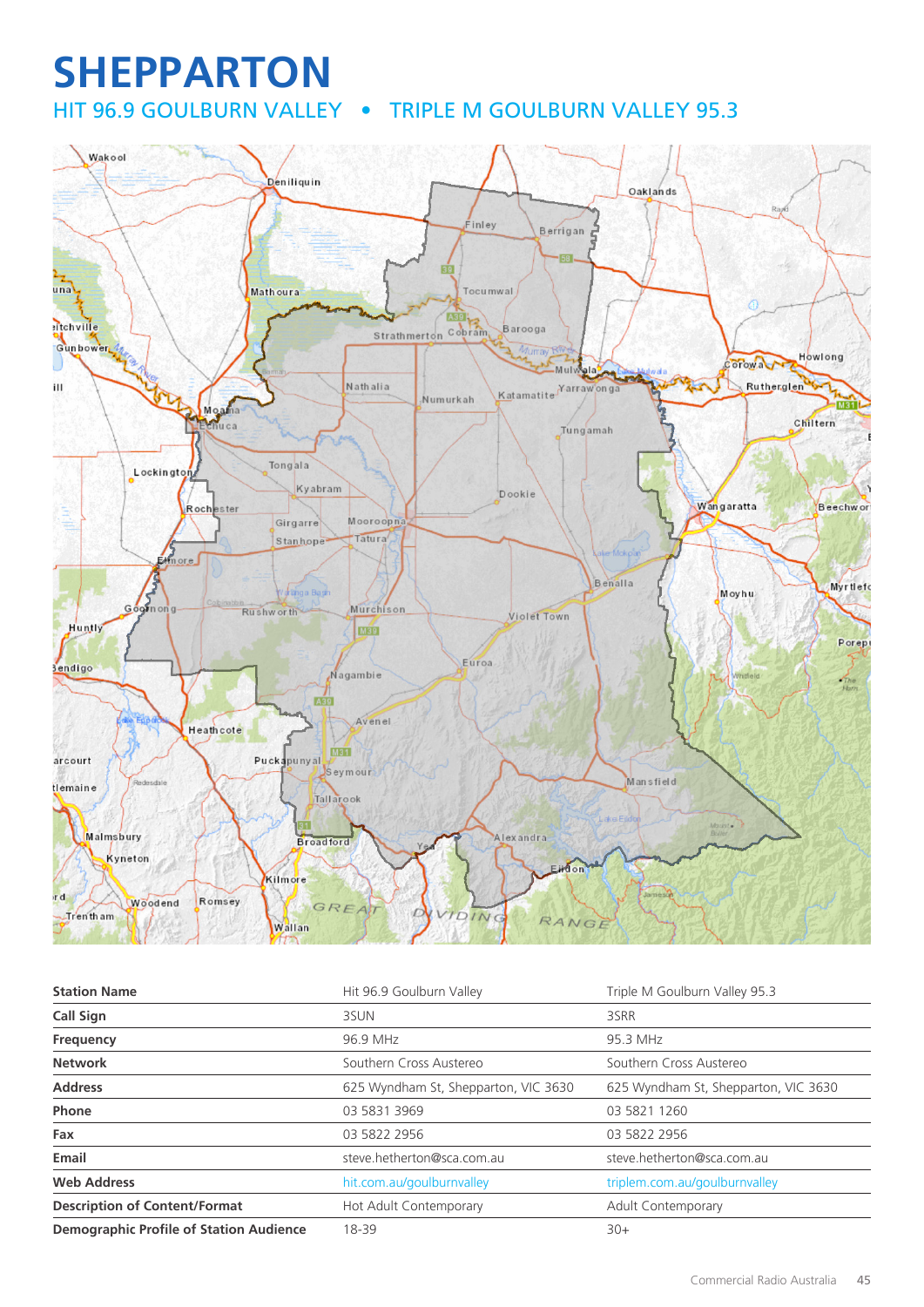# **SHEPPARTON**

Shepparton is a large regional centre located on the Goulburn Valley Highway in the north of Victoria. Shepparton services the rich Goulburn and Murray Valleys, known for their orchards and dairies. The region's extensive irrigation network has made Shepparton a vital link in Australia's food processing and exporting industries. The area is known as the 'food bowl of Australia'.

In comparison to the 2011 census, the population of the radio licence area of Shepparton has increased by 3.0% to 191,351. The birthplace for 83% of the population was Oceania including Australian, New Zealander, Indigenous and Islander persons.

32,982 people (17%) were attending an educational institution in 2016; of these, 46% were either in infants or primary, 37% were attending a secondary educational institution, 8% attending University or another tertiary institution and 9% attending TAFE. 64,583 people (34%) already have a tertiary qualification; of these, 27% have a degree and 73% have a certificate, diploma or another tertiary qualification.

Of the total dwellings (71,149) in Shepparton, 39% of dwellings are owned outright and 32% are mortgaged. Private rental properties represent 21% of total dwellings.

25% of the total households in Shepparton have a household income range between \$21,000 – \$41,999pa; 26% between \$42,000 – \$77,999pa; 11% between \$78,000 – \$103,999pa; and 19% over \$104,000pa.

#### **AGRICULTURE**

The Goulburn and Murray Valleys account for a large portion of Victoria's dairy production. There are over 305 thousand dairy cattle and 180 thousand beef cattle.

The area produced over 89 million kilograms of apples, 32 million kilograms of peaches, and 6 million kilograms of nectarines.

#### EMPLOYMENT

The majority (56%) of the labour force of 86,462 is employed full time. The main industries of employment are:

- Education and Training/Health Care and Social Assistance;
- Manufacturing/Electricity Gas Water and Waste Services/Construction; and
- Wholesale Trade/Retail Trade/Accommodation and Food Services.

The Shepparton region is primarily a food growing and processing area. Agriculture employs 12% of the workforce.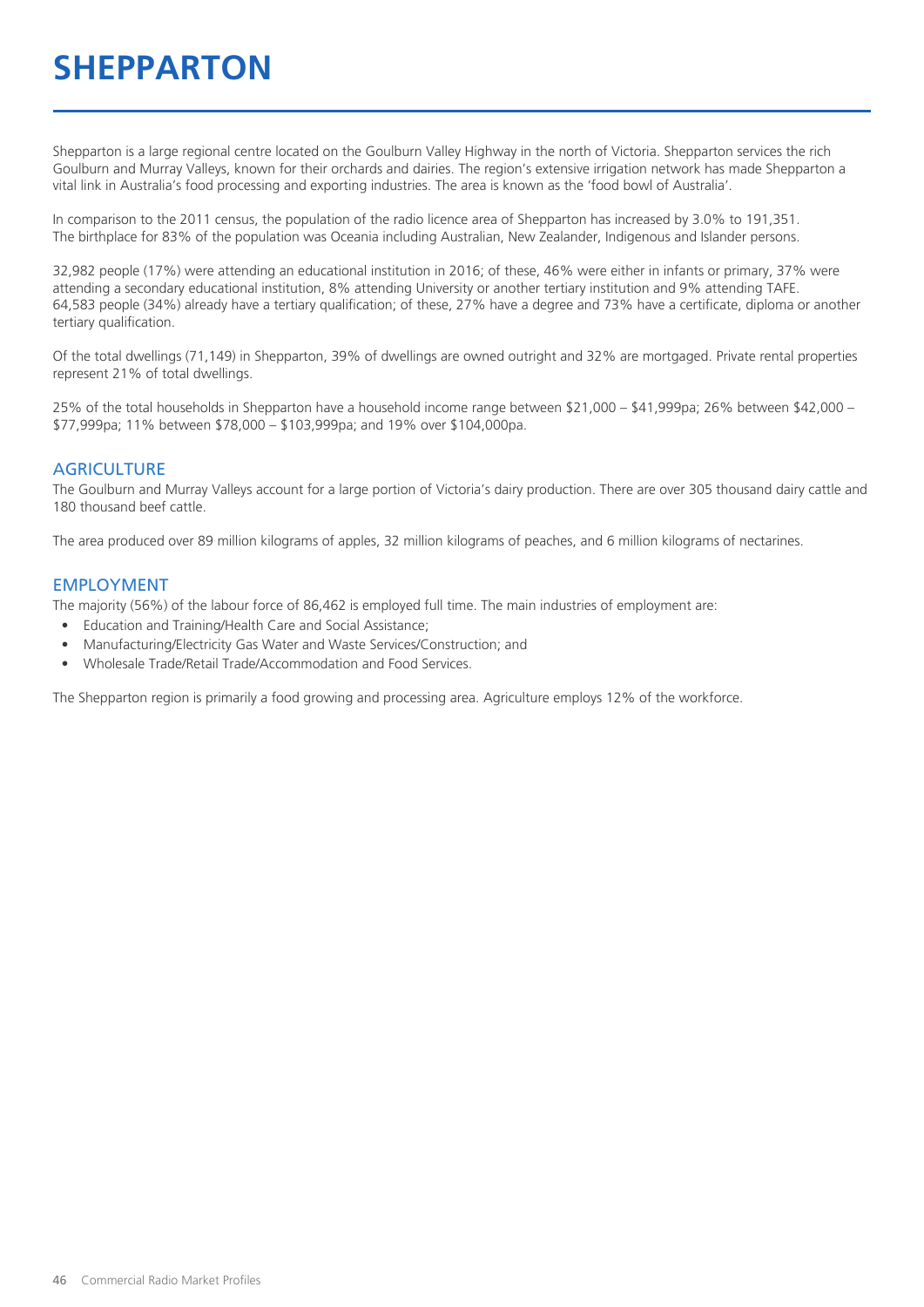# **SHEPPARTON**

#### AGE COHORTS

| Age                   | Male   | Female | Total   | <b>Market</b><br>population |
|-----------------------|--------|--------|---------|-----------------------------|
| $10 + \gamma$ ears    | 83,452 | 85,040 | 168,492 | 88.05%                      |
| 0-9 years             | 11,750 | 11,109 | 22,859  | 11.95%                      |
| 10-17 years           | 9,552  | 8,921  | 18,473  | 9.65%                       |
| 18-24 years           | 7,101  | 6,266  | 13,367  | 6.99%                       |
| 25-39 years           | 14,386 | 15,204 | 29,590  | 15.46%                      |
| 40-54 years           | 18,141 | 18,947 | 37,088  | 19.38%                      |
| 55-64 years           | 13,775 | 14,161 | 27,936  | 14.6%                       |
| 65-74 years           | 12,210 | 11,910 | 24,120  | 12.61%                      |
| 75+ years             | 8,287  | 9,631  | 17,918  | 9.36%                       |
| Total 2011 population | 92,253 | 93,518 | 185,771 |                             |
| Total 2016 population | 95,202 | 96,149 | 191,351 | 100%                        |
| % change 2011-2016    |        |        | 3%      |                             |

#### LABOUR FORCE

| <b>Employment classification</b> | Total  | Labour force |
|----------------------------------|--------|--------------|
| Full-time employed               | 48,328 | 55.9%        |
| Part-time employed               | 27.924 | 32.3%        |
| Not stated employed              | 5.591  | 6.47%        |
| Unemployed                       | 4,619  | 5.34%        |
| <b>Total labour force</b>        | 86,462 | 100%         |

#### HOUSEHOLD INCOME

| Income range (pa)       | Total  | Occupied<br>dwellings |
|-------------------------|--------|-----------------------|
| $$0 - $7,749$           | 1,292  | 1.83%                 |
| $$7,750 - $20,999$      | 4,338  | 6.13%                 |
| $$21,000 - $41,999$     | 17,690 | 25%                   |
| $$42,000 - $77,999$     | 18,105 | 25.59%                |
| $$78,000 - $103,999$    | 7,911  | 11.18%                |
| $$104,000 - $129,999$   | 5,975  | 8.44%                 |
| $$130,000 - $155,999$   | 3,332  | 4.71%                 |
| $$160,000 - $181,999$   | 1,595  | 2.25%                 |
| $$182,000 - $207,999$   | 946    | 1.34%                 |
| $$208,000+$             | 1,585  | 2.24%                 |
| Not stated              | 7,990  | 11.29%                |
| <b>Total households</b> | 70,759 | 100%                  |

#### FAMILY STRUCTURE

| <b>Type of family</b>         | Total  | <b>Total families</b> |
|-------------------------------|--------|-----------------------|
| Couple families - Children    | 19,126 | 38.68%                |
| Couple families - No children | 22.293 | 45.09%                |
| Single parents                | 7.646  | 15.46%                |
| Other families                | 376    | 0.76%                 |
| <b>Total families</b>         | 49,441 | 100%                  |

### **OCCUPATION**

| <b>Employment classification</b>                                     | <b>Total</b> | <b>Occupations</b> |
|----------------------------------------------------------------------|--------------|--------------------|
| Managers/Professionals                                               | 26,001       | 31.86%             |
| Technicians & trade workers/<br>Community & personal service workers | 20.748       | 25.43%             |
| Clerical & administrative workers                                    | 8,551        | 10.48%             |
| Sales workers                                                        | 7,536        | 9.23%              |
| Machinery operators & drivers/Labourers                              | 17.497       | 21.44%             |
| Not stated                                                           | 1,270        | 1.56%              |
| <b>Total</b>                                                         | 81,603       | 100%               |

#### INDUSTRY

| Industry                                                                                                      | Total  | Workforce |
|---------------------------------------------------------------------------------------------------------------|--------|-----------|
| Agriculture, forestry & fishing                                                                               | 9,672  | 11.96%    |
| Mining                                                                                                        | 201    | 0.25%     |
| Manufacturing/Electricity, gas, water &<br>waste services/Construction                                        | 15,984 | 19.77%    |
| Wholesale trade/Retail trade/<br>Accommodation & food services                                                | 15,455 | 19.12%    |
| Transport, postal & warehousing/<br>Information, media & communications                                       | 3,921  | 4.85%     |
| Financial & insurance services/<br>Rental hiring & real estate services/<br>Administration & support services | 3.692  | 4.57%     |
| Professional scientific & technical services                                                                  | 2,823  | 3.49%     |
| Public administration & safety                                                                                | 4,254  | 5.26%     |
| Education & training/Health care &<br>social assistance                                                       | 17,081 | 21.13%    |
| Arts & recreation services                                                                                    | 907    | 1.12%     |
| Other services                                                                                                | 3,152  | 3.9%      |
| Not stated                                                                                                    | 3,700  | 4.58%     |
| Total                                                                                                         | 80,842 | 100%      |

#### ANNUAL HOUSEHOLD EXPENDITURE

| <b>Product or service</b>            | $$000's$ (pa) |
|--------------------------------------|---------------|
| Food & non-alcoholic beverages       | 912,600       |
| Alcoholic beverages                  | 121,555       |
| Clothing & footwear                  | 173,744       |
| Household furnishings & equipment    | 204,283       |
| Furniture & floor covering           | 62,359        |
| Household appliances                 | 51,380        |
| Household services & operation       | 155,599       |
| Medical care & health expenses       | 295287        |
| Motor vehicle purchase               | 203,949       |
| Motor vehicle running costs          | 555,212       |
| Recreation                           | 633,451       |
| Recreational & educational equipment | 154,721       |
| Holidays                             | 286,602       |
| Personal care                        | 111,278       |